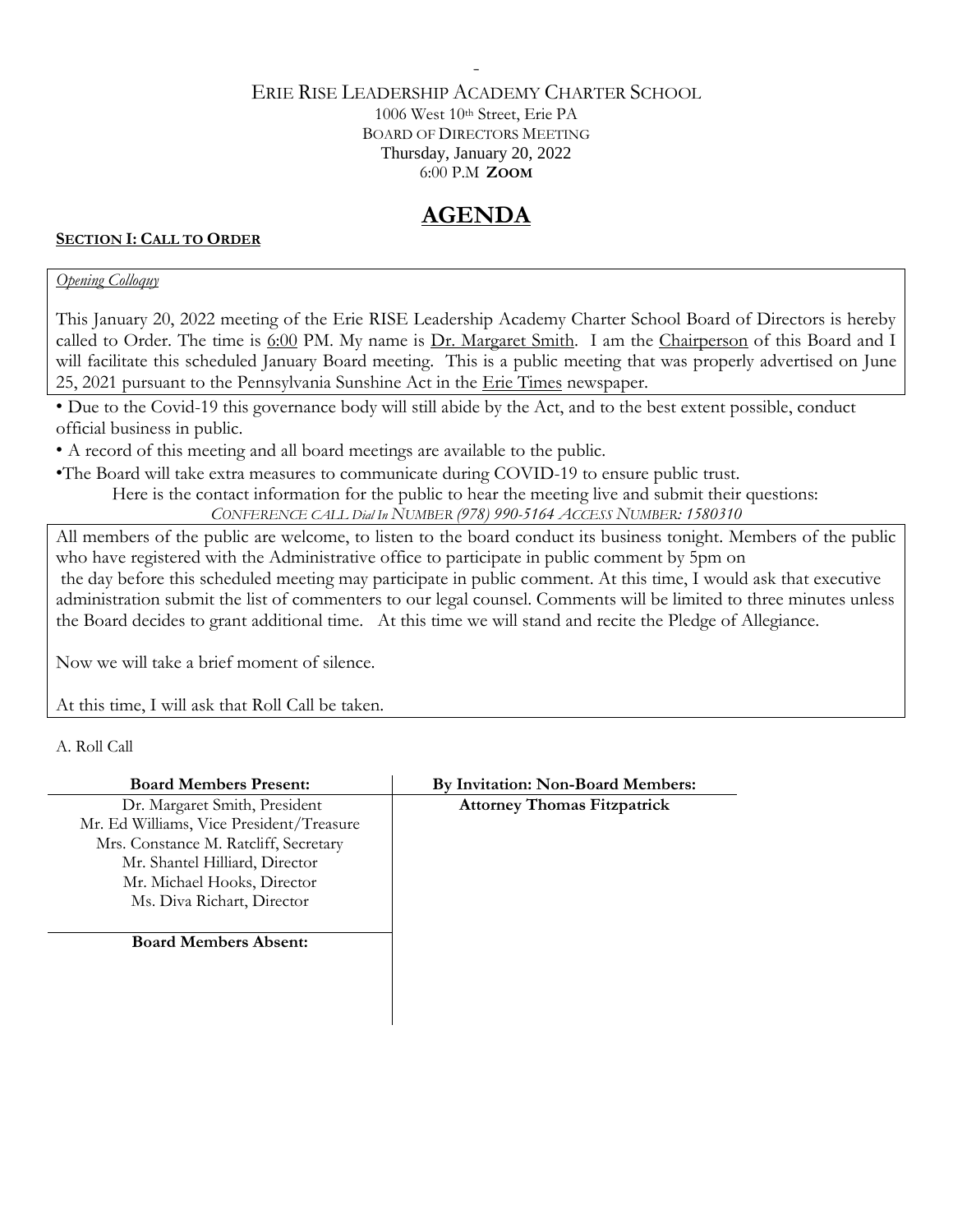#### B. Approval of Agenda

|                                |     | R151015374 Approval of the January 20,2022 Agenda                                                                                    |
|--------------------------------|-----|--------------------------------------------------------------------------------------------------------------------------------------|
| <b>MOTION</b><br><b>SECOND</b> |     | RESOLVED, that the Board of Directors of Erie RISE Leadership<br>Academy Charter School hereby approves the January 20, 2022 Agenda. |
|                                |     | Notes of Discussion / Advance Regulatory and Financial Comment:                                                                      |
| VOTE:                          | Who | What                                                                                                                                 |
| [ ] PASS                       |     |                                                                                                                                      |
| [ ] FAIL                       |     |                                                                                                                                      |
|                                |     |                                                                                                                                      |

#### C. Approval of Minutes

| <b>MOTION</b> | R151015376 Approval of Minutes of December 16, 2021 Meeting.                                                                                    |  |
|---------------|-------------------------------------------------------------------------------------------------------------------------------------------------|--|
| <b>SECOND</b> | RESOLVED, that the Board of Directors of Erie RISE Leadership Academy<br>Charter School hereby approves the Minutes of the December 16, 2021 of |  |
| VOTE:         | the Erie RISE Leadership Academy Charter School Board of Directors.                                                                             |  |
| $\lceil$ PASS |                                                                                                                                                 |  |
| $\lceil$ FAIL | Notes of Discussion / Advance Regulatory and Financial Comment:                                                                                 |  |
|               | Who<br>What                                                                                                                                     |  |
|               |                                                                                                                                                 |  |
|               |                                                                                                                                                 |  |

#### **SECTION II: REPORTS**

A. Hearing of Citizens

*Community Comment Colloquy (General Counsel)*

Good Evening, my name is Tom Fitzpatrick with Mincey Fitzpatrick Ross, LLC, and General Counsel to the Board of Directors of Erie RISE Leadership Academy Board of Directors. Will you please state your name for our records?

You will have three minutes to address the Board. Any documents or communications that you might supplement your comment with should be submitted to me. I will keep the time and notify the board when three minutes have elapsed.

This Board may choose not to comment, question or respond in any way to your public comment. I will begin the time now.

| Who | What |
|-----|------|
|     |      |

- B. CEO Report
- C. Finance and Audit Committee Report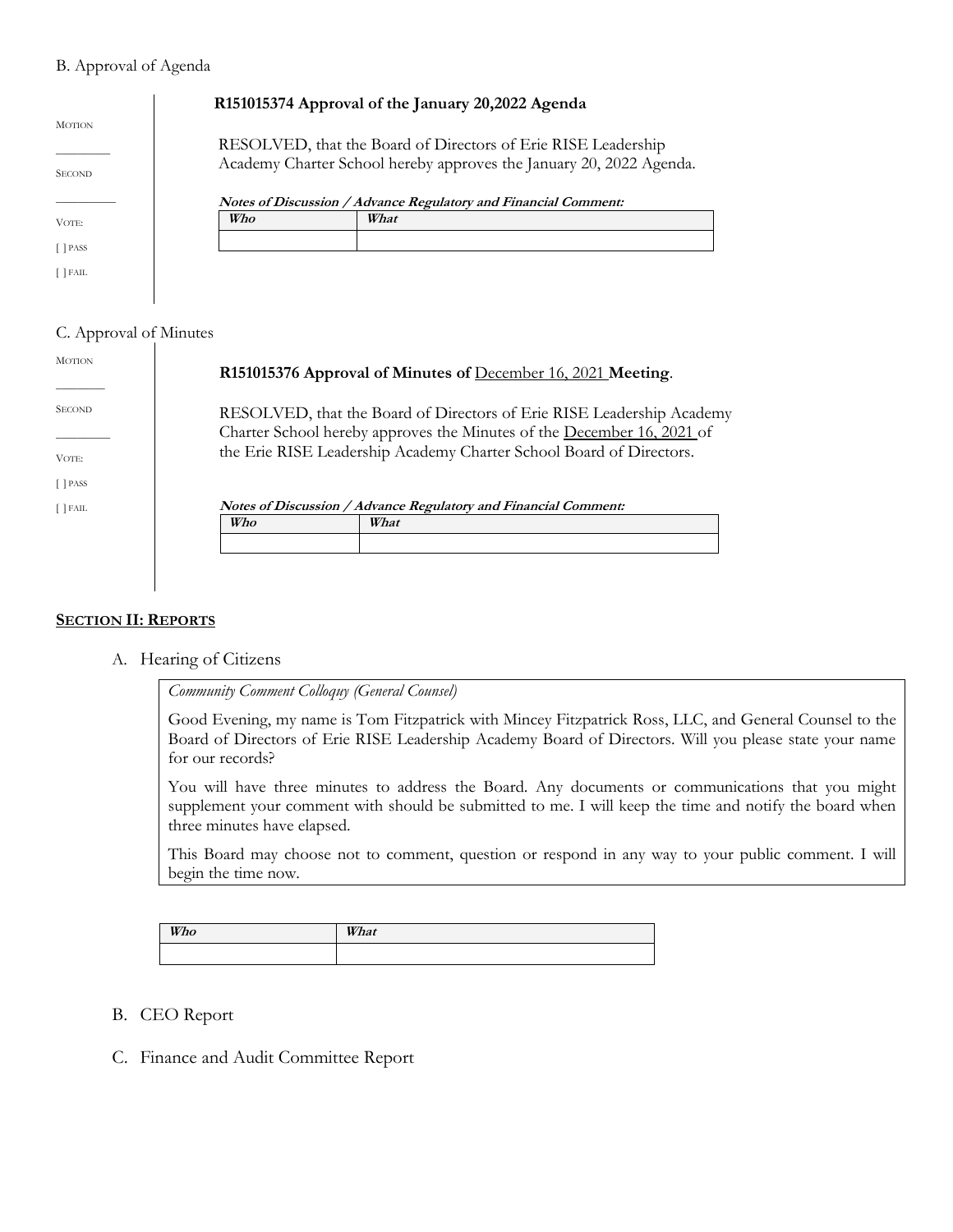#### **SECTION III: RESOLUTIONS**

#### A. APPROVAL OF REPORTS

| <b>MOTION</b>               | R1510151378 Reports of the CEO                                                                                                                                                                                      |  |  |
|-----------------------------|---------------------------------------------------------------------------------------------------------------------------------------------------------------------------------------------------------------------|--|--|
| <b>SECOND</b>               | RESOLVED, the Board of Directors of Erie RISE Leadership Academy Charter<br>School accepts the CEO Reports and all documents submitted thereby, which<br>shall be incorporated into the record of this meeting.     |  |  |
| VOTE:                       | R151015380 Reports of the Finance and Audit Committee                                                                                                                                                               |  |  |
| $[$ PASS<br>$\lceil$   FAIL | RESOLVED, the Board of Directors of Erie RISE Leadership Academy Charter<br>School accepts the Finance Reports and all documents submitted thereby, which<br>shall be incorporated into the record of this meeting. |  |  |
|                             | Notes of Discussion / Advance Regulatory and Financial Comment:<br>Who<br>What                                                                                                                                      |  |  |
|                             |                                                                                                                                                                                                                     |  |  |
|                             | <b>SECTION IV: UNFINISHED BUSINESS</b>                                                                                                                                                                              |  |  |
|                             | A. Academic Committee Report - Mr. Shantel Hilliard<br>Payroll Committee Report - Mr. Ed Williams<br>Family Committee Report - Mr. Michael Hooks<br>B. Board Training<br>C. Health Care Professions                 |  |  |
| <b>MOTION</b>               |                                                                                                                                                                                                                     |  |  |
| <b>SECOND</b>               | <b>SECTION V: NEW BUSINESS</b>                                                                                                                                                                                      |  |  |
| VOTE:                       | A. PARENT ACADEMY                                                                                                                                                                                                   |  |  |
| $\lceil$ PASS               | <b>B. PENSION UPDATE</b><br>C. BUILDING LEASE                                                                                                                                                                       |  |  |
| $[$ $]$ FAIL                |                                                                                                                                                                                                                     |  |  |
|                             |                                                                                                                                                                                                                     |  |  |